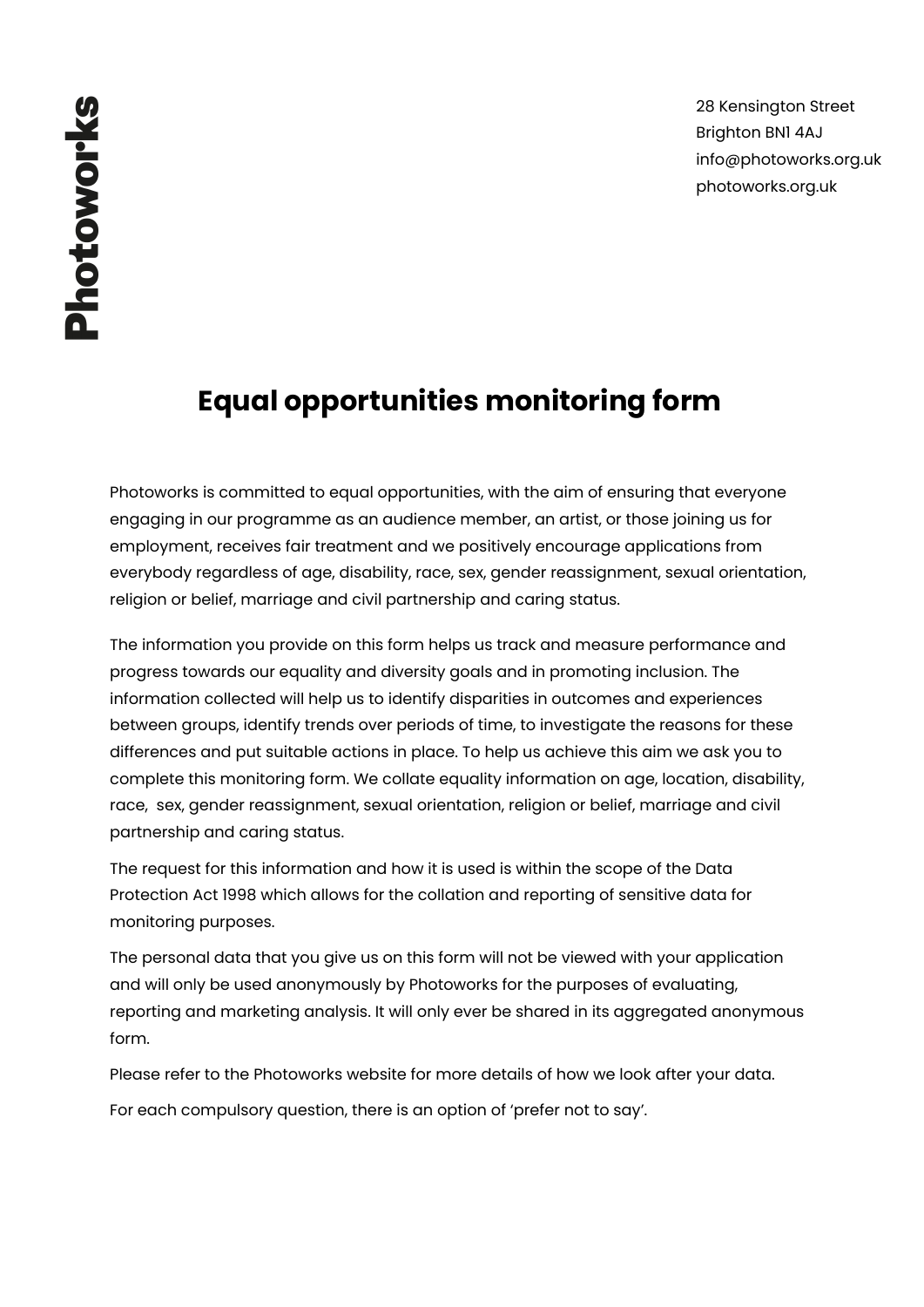#### **What is your age?**

18-24 25-34 35-44 45-54 55-64 65 or above

Prefer not to say

**Where are you based?**

UK

- 1. Scotland
- 2. Northern Ireland
- 3. Wales
- 4. North East
- 5. North West
- 6. Yorkshire and the Humber
- 7. West Midlands
- 8. East Midlands
- 9. South West
- 10. South East
- 11. East of England
- 12. Greater London

Outside the UK

Please state your country: \_\_\_\_\_\_\_\_\_\_\_\_\_\_\_\_\_\_\_\_\_\_\_

# **How would you describe your ethnic origin?** (Based on government census)

White

- English, Welsh, Scottish, Northern Irish or British
- Irish
- Gypsy or Irish Traveller
- Any other White background

Mixed or Multiple ethnic groups

- White and Black Caribbean
- White and Black African
- White and Asian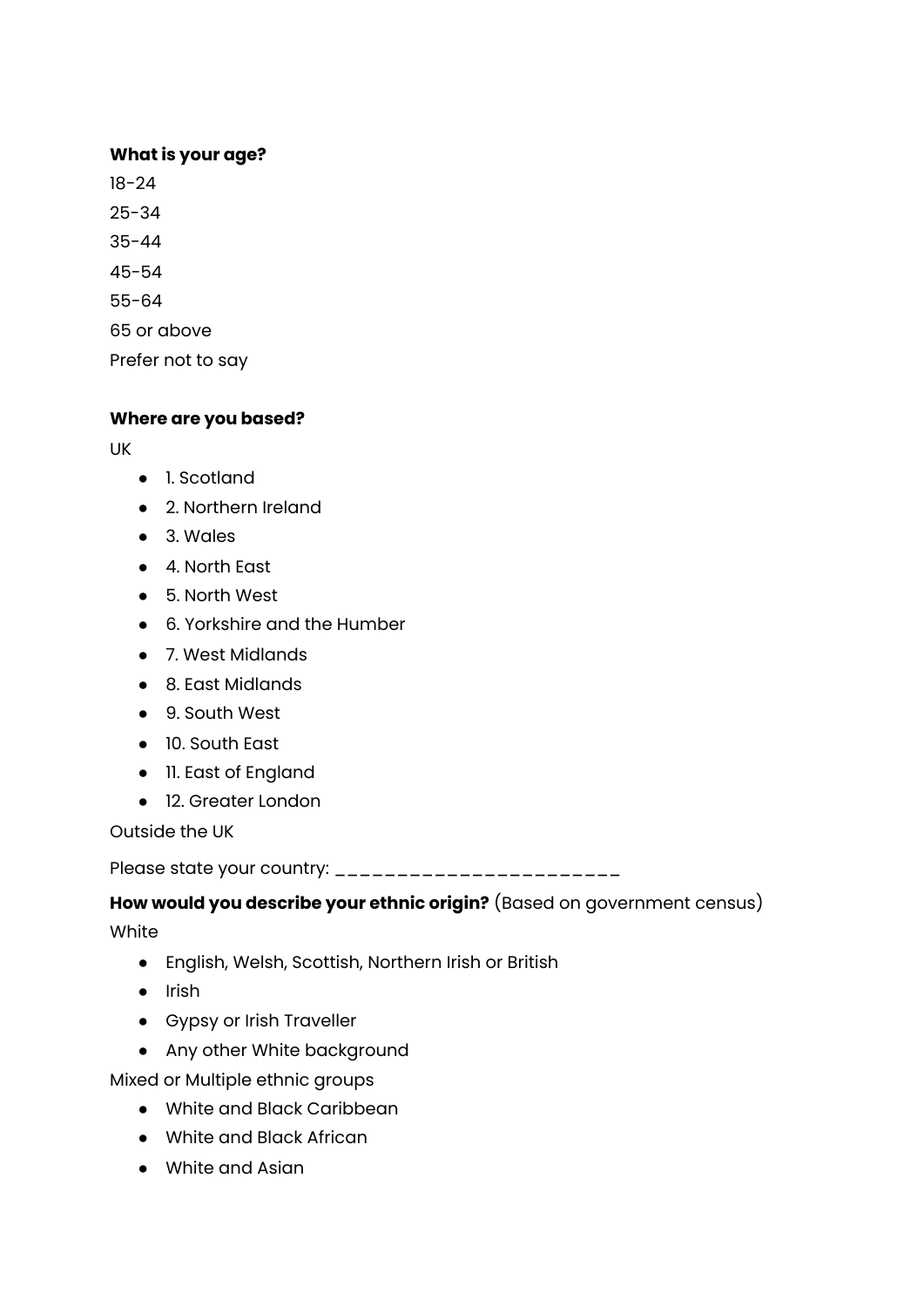● Any other Mixed or Multiple ethnic background

Asian or Asian British

- Indian
- Pakistani
- Bangladeshi
- Chinese
- Any other Asian background

Black, African, Caribbean or Black British

- African
- Caribbean
- Any other Black, African or Caribbean background

Other ethnic group

- Arab
- Any other ethnic group

# **How would you describe your gender identity?**

Woman (including trans-woman) Man (including trans-man) Non-binary Gender fluid Gender Queer Intersex Unsure **Other** Prefer not to say I don't understand this question

# **Do you identify as the sex you were assigned at birth (born as)?**

| Yes                              |
|----------------------------------|
| No.                              |
| Sometimes                        |
| Unsure                           |
| Prefer not to say                |
| I don't understand this question |

#### **How would you describe your sexual orientation?**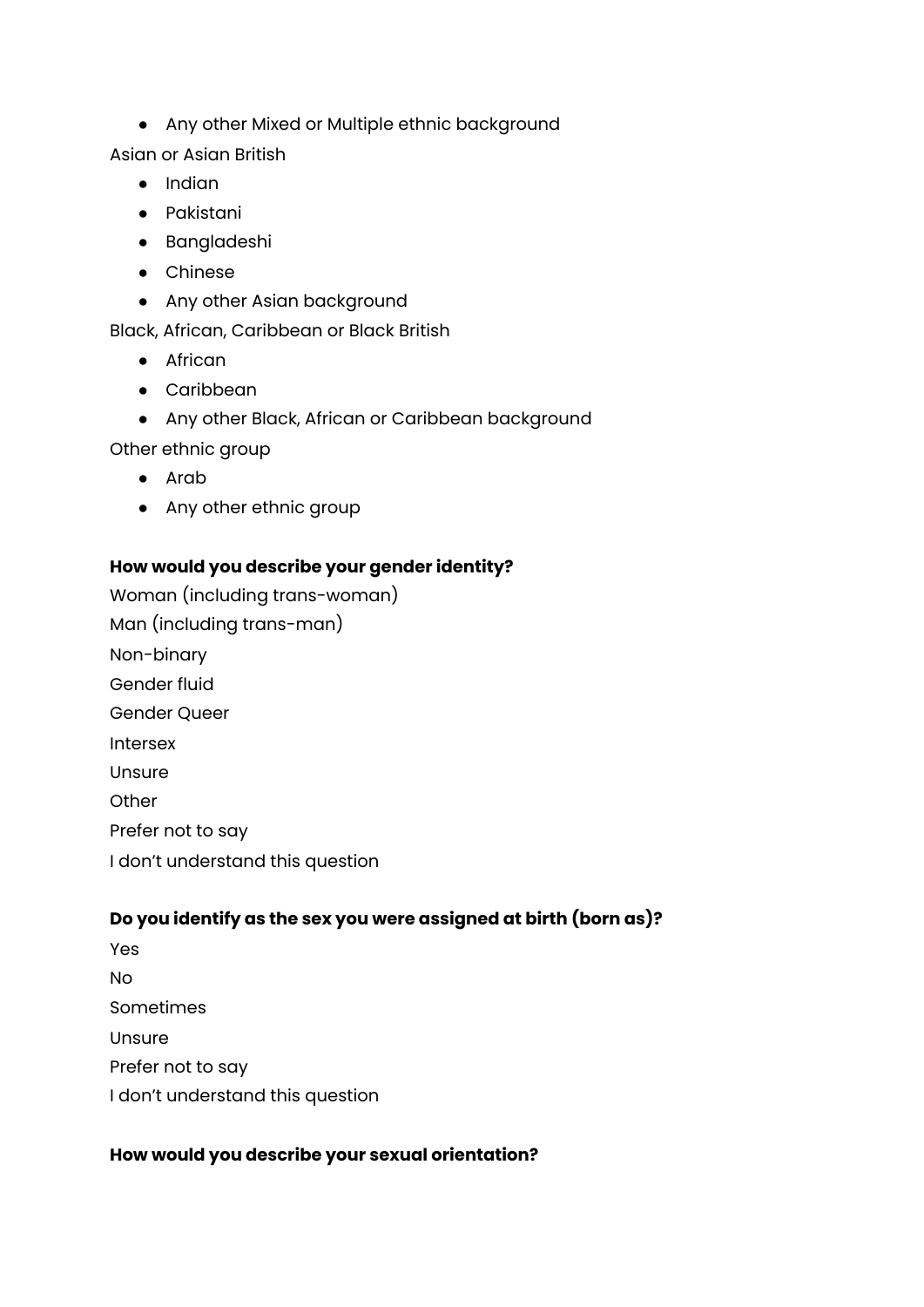Heterosexual/straight Gay/lesbian Bisexual Pansexual Queer Unsure **Other** Prefer not to say I don't understand this question

# **Are your day-to-day activities significantly limited because of a long-term health condition including mental health condition or disability?**

Yes

No (do not answer the next question)

Prefer not to say (do not answer the next question)

# **If you answered 'yes', please state the type of condition. If you have more than one please tick all that apply. If none of these categories apply, please mark 'other'.**

Physical Impairment

Long Standing Illness

Sensory Impairment

Mental Health Issue

Other (please state)

Prefer not to say

# **Do you consider yourself having a condition within the neurodivergent spectrum?**

Yes

No (do not answer the next question)

Prefer not to say (do not answer the next question)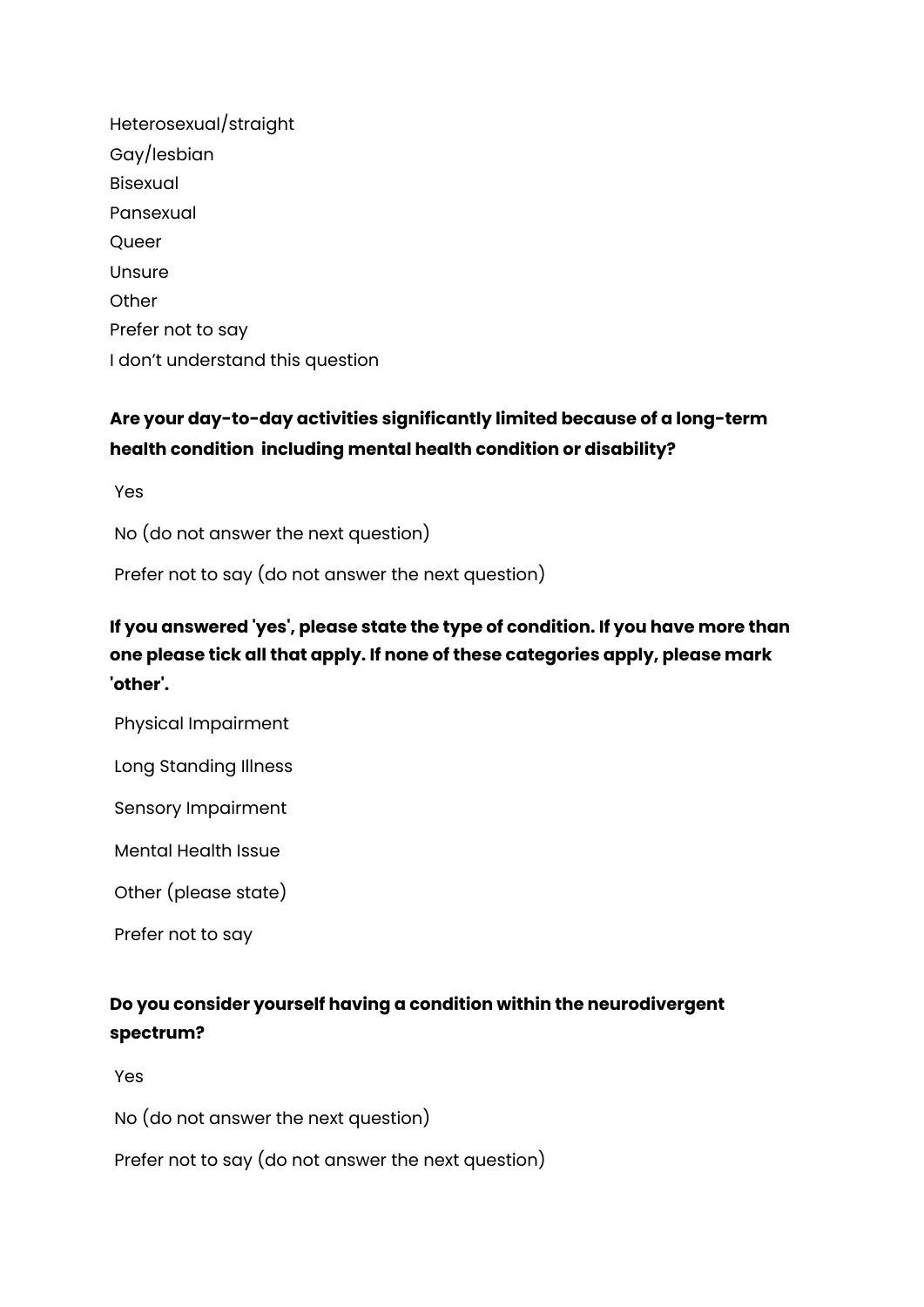**If you answered 'yes', please state the type of condition. If you have more than one please tick all that apply. If none of these categories apply, please mark 'other'.**

ADHD

Autism

Dyspraxia

Dyslexia

**Other** 

Prefer not to say

# **How did you hear about this opportunity?**

Photoworks Newsletter

Photoworks Friend membership

Photoworks Website

Photoworks Twitter

Photoworks Facebook

Photoworks Instagram

Artsjobs

Wired Sussex

The Dots

CVAN

Linkedin

Other organisation or person's social media (please specify below)

Other organisation's newsletter (please specify below)

Someone told me about it

Other (please specify below)

# **If you answered 'other' in the previous question, please use this box to explain more:**

# **Would you describe yourself as:**